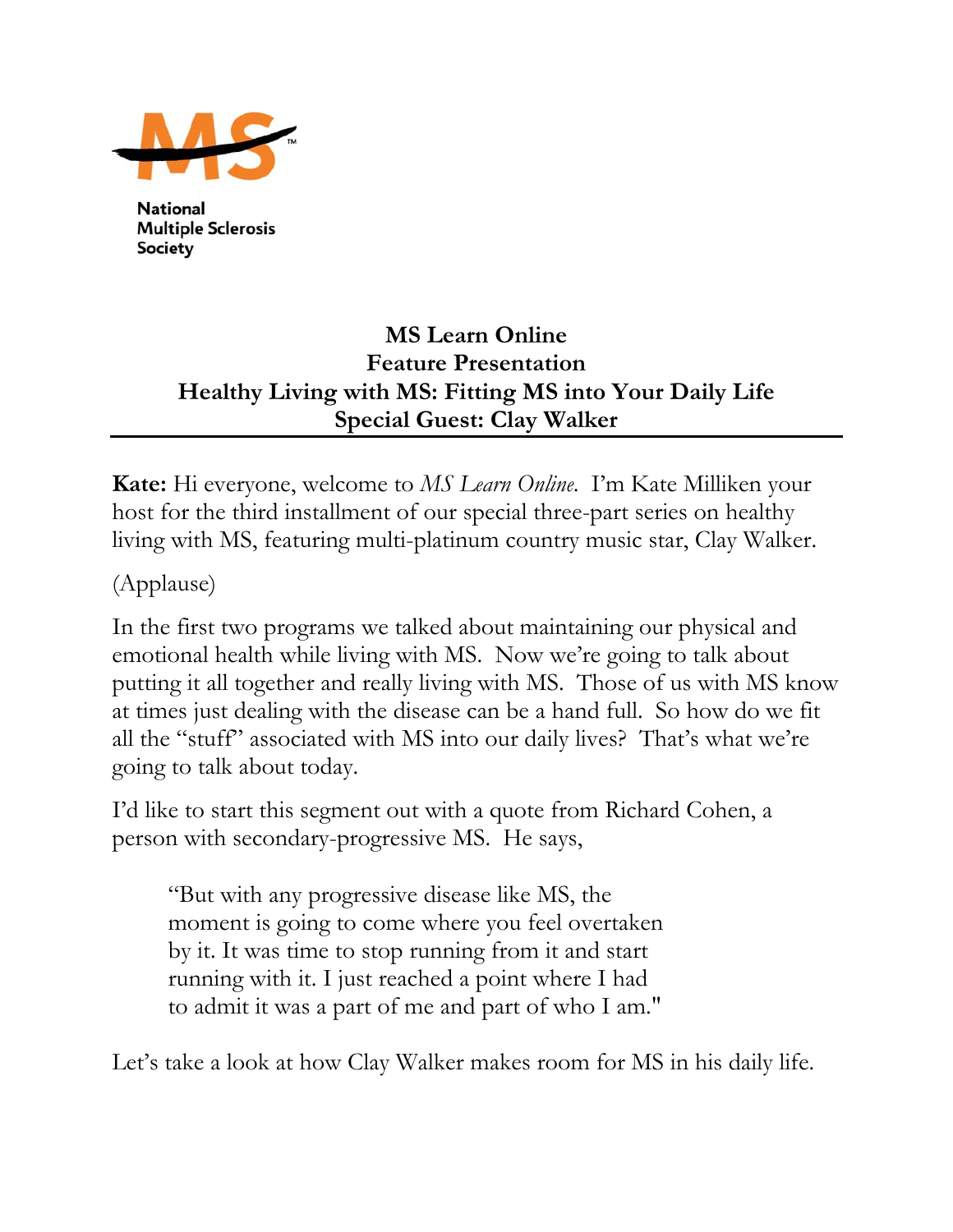**Kate:** So Clay, in my MS experiences I have found that there were moments where I have actually had to ask for help. I am curious at how you are at asking for help and if you have had to do this as well.

**Clay:** I've have been fortunate enough to have a really great doctor, relieving the anxiety of MS. The more you learn about, the less afraid it, that you are, so I have to say my doctor has been my support system as far as relieving my anxiety. My family, my wife Jessica is my biggest supporter. And once I start running with, that's the quote that Richard Cohen, I think that's, I've never looked back.

**Kate:** I think people don't ask for help because they don't want to know they have MS, so Dr. Kalb in your mind when do you think its best to tell family and friends that you have MS?

**Dr. Kalb**: I think its important to start letting the people close to you know pretty soon because the people who know you and love can tell something is going on even if you don't talk about. And their imaginations will fill in the gaps, so I think for those who live with you and are involved very much in your daily life you want to start to tell them pretty quickly. Once you start to tell people outside your very close circle you have to think about how you convey information about your self, how much information to convey, and you really want to be prepared to deal with different people's responses. One of the tricks is once that information is out there, you can't take it back, so I really encourage people to think about why they want another person to know, how much they want to know and how they are going to teach them about MS.

**Kate:** Clay, for you, what made you decide to go public?

**Clay:** Wow, probably because of what Dr. Kalb just said, is the fact that I didn't want something to become evident. If I ever reached a stage where it was physically evident that I had MS and someone thought I had something else and started filling in the blanks as the doctor said. I wanted to learn, so every concert I do it seems someone who comes through what we call a 'meet and greet' line asks me, "Clay what are you doing for MS?" "When did it affect you?" All these questions. And I'm like why don't we have a website that answers these specific questions about what is Clay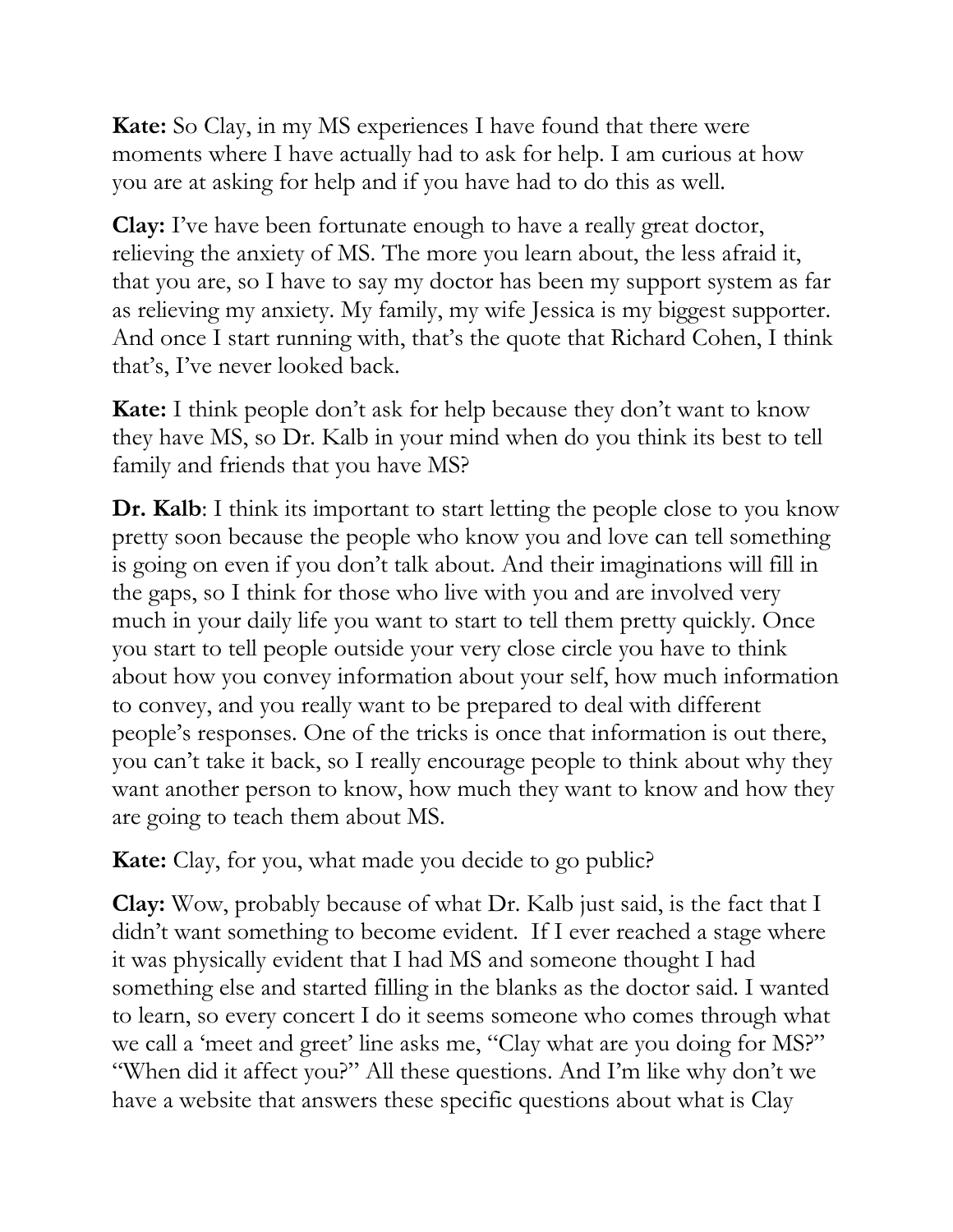doing, and a lot the stuff that the folks are doing, and I decided to make our foundation all about MS, so that's why we started *Band Against MS* and I would say that it has helped a lot of people and there's a lot of heroes out there that are living with this disease and we wanted to acknowledge that so.

**Kate:** Let's go to the studio audience for Jo.

**Jo:** My MS affects my cognitive abilities, I know a lot of people have cognitive problems, and if it affects yours and if so if you've ever forgotten the words to your songs?

**Clay:** I don't forget words on stage, but sometimes I'll be trying to process a sentence, I can't think of the words I'm trying to say, but I think that you can't, we're so afraid of MS, a natural, or should I say normal mistake like that and say, oh gosh is MS kicking in?

**Kate:** Lets actually, I'd like to ask Dr. Kalb a follow to that in light of your tips for cognition function.

**Dr. Kalb:** I think that the most important things about cognitive function is to think about the ways your functioning in every day life, if you're noticing significant changes, and I don't mean the kinds of things that happen to every one of us, sometimes we can't remember something or we forget a word, but if you feel like your abilities at work or your abilities to function at home are changing, its important to get some help to figure out what the problem might be. The reason I emphasize this is because we that cognitive changes along with fatigue, the main reason people leave the work force early with MS, so the best advice is that if you pick changes in your own functioning, you want to notice it and take care of it before your boss does.

**Clay:** Do you think Dr. Kalb that stress or emotional pain has a great effect on our physical and thinking ability?

**Dr. Kalb:** I don't think any of us function as well, with or with out MS, if were under a lot of stress or great emotional pain. But I don't think that those things by themselves cause the kinds of symptoms or cognitive changes we see in MS.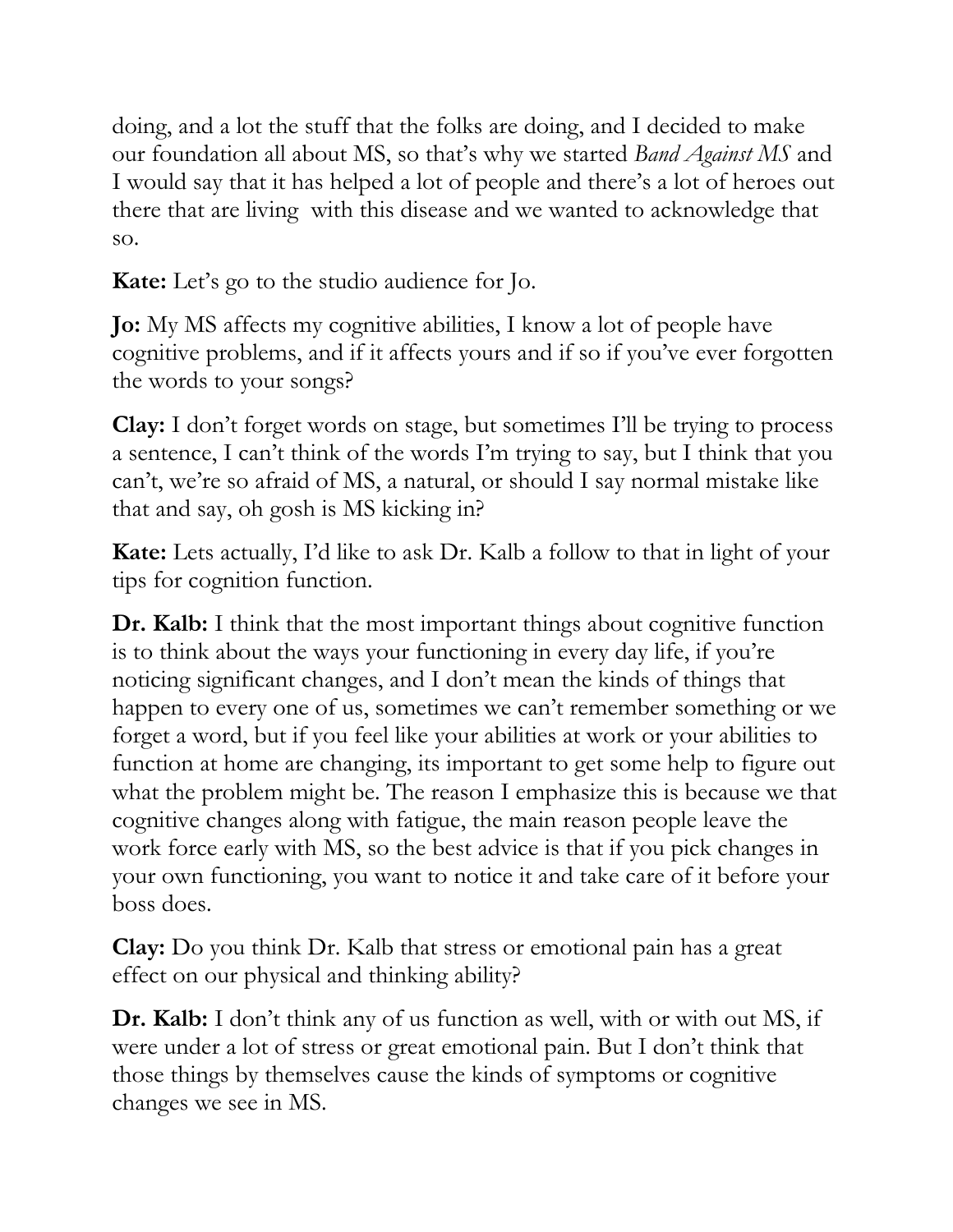**Kate:** Eric in the studio audience, hi.

**Eric:** I have a bit of a professional question for you. How does MS affect your relationship with your agents and talent managers and so forth? For example do they take that into account when they're planning your tour?

**Clay:** I think everybody around me had to take a step backwards and go, whoa! Think about this, think about the phone calls your family made, stuff that's going through my mind. I wonder what calls were made privately, Managers, agents, because there's a lot of people who depend on the income of what they make off me and we're a team. There's a lot of people, depending on me, therefore I have a double duty of taking care of myself, because you know band members that have been with me since I started, their entire families, their financial lives, managers, agents all these people…

**Kate:** Clay did you feel in the beginning when your agent your manager, they heard about it and they didn't know what was gonna happen, that there were some steps that they took?

**Clay:** Well not steps that they took but questions they wanted to ask. I heard Dr, Kalb talk about people leaving the work force and I understand that I really do, but only the truth will set you free, only the truth show, you know what, when I get on stage no ones going, I feel sorry for him , if I was debilitated by this disease tomorrow, I promise you I would look at my life and go, I've done everything I can do with this MS. So to gauge your own self, and you have to ask yourself tonight when you go to bed, Have I done everything? I'm gonna challenge you guys, have you done everything, and its not have you thought about it, that's half the battle, have you thought of everything, but have you done everything?

**Kate**: Next question for you Dr. Kalb, unfortunately we all know MS can progress to a different place and having to change the pattern of their life. What has been the reaction from people who are trying to accommodate accessories and things to help them in light of that?

**Dr. Kalb:** I think that everybody's reaction is very individual but to generalize a little bit, I think there people who feel that asking help or using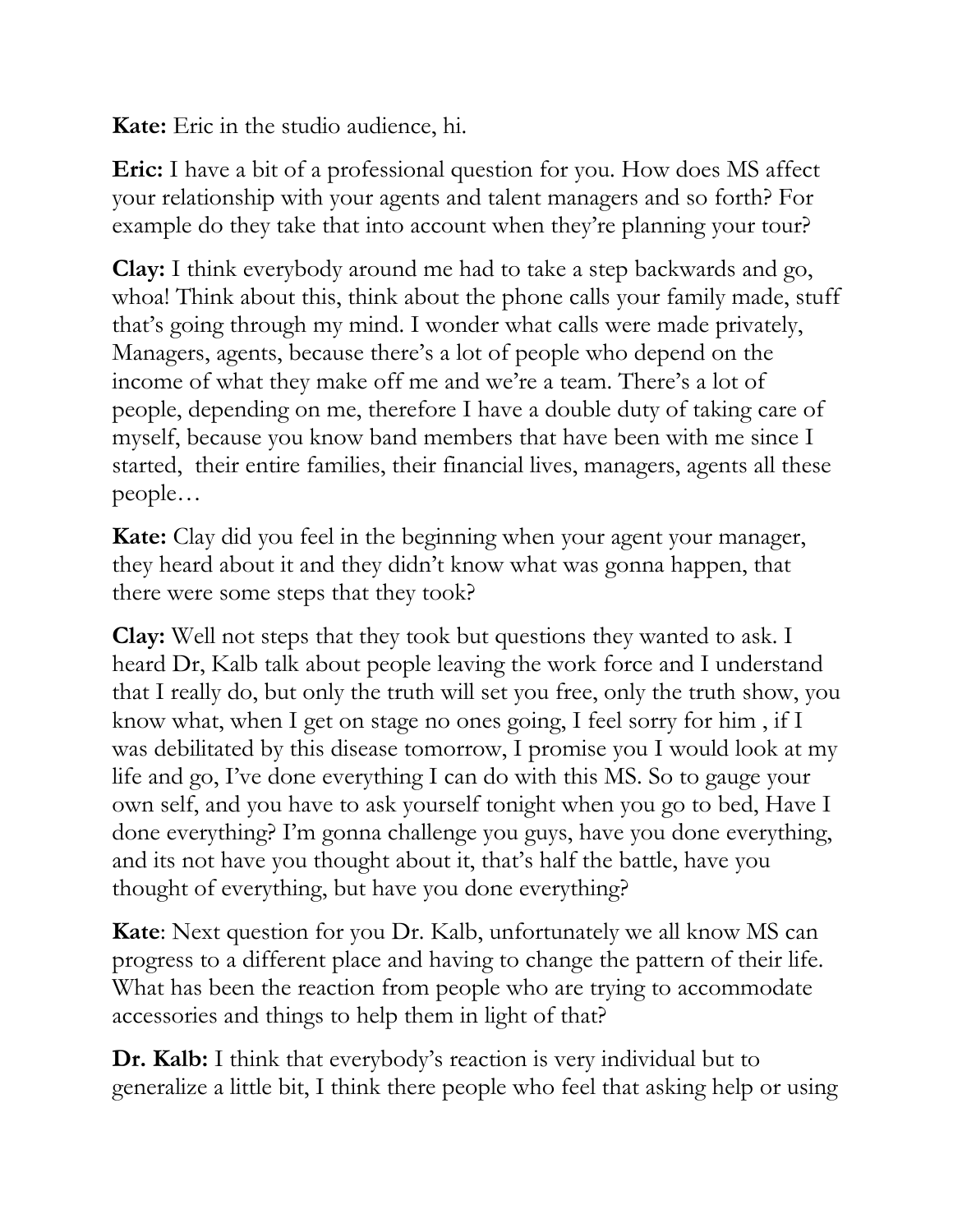a mobility aid or another device to help them is somehow giving to MS. And so they struggle really hard to avoid that, thinking that the longer they avoid it the more they're putting MS off. And then I then there are other people approach this as a problem to be solve, a series of challenges to meet. And they look around for every single tool, every single they can find to make the job easier, just like if they were going to build a house they were going to use a tool chest full of things they need. So rather than seeing tools and devices as giving in to MS they see it as taking charge of MS. And I think that's when those when those tools and resources and mobility aids can be fabulous because they can make it possible for people to do the things they enjoy that they find satisfying and gives their life meaning.

**Clay:** Do you know what my biggest tool is? This!

## **Kate:** Your smile!

**Clay:** People get happy even if you fake it a little bit. I'm telling you that tool right there, that one will carry you a long way. Because what is it about MS, MS makes us isolated, It makes us feel less than equal to the person standing in front or talking to. Do you know what people are attracted to? Happiness. If you be happy and find happiness, people will swarm you. But there's something about that energy that comes from people that can very healing and very gratifying, there's nothing debilitating about MS as far as your happiness.

**Kate:** And speaking of energy, Email question from Mary. Clay I've seen you numerous times in concert (Laughs) the thing that amazes me most is how much energy you put into each performance. How do you manage to put so much energy into a show?

**Clay:** I'm so happy to be there, MS made me grateful. Before I walk on stage I say thank you that I have this ability and this talent, and I go out there and I dance like it's the last time I'll ever get to do it.

**Kate:** Wow (claps) So um, I'm sure most the audience knows you have a new baby in the house (laughs) So how has parenting affected your MS symptoms?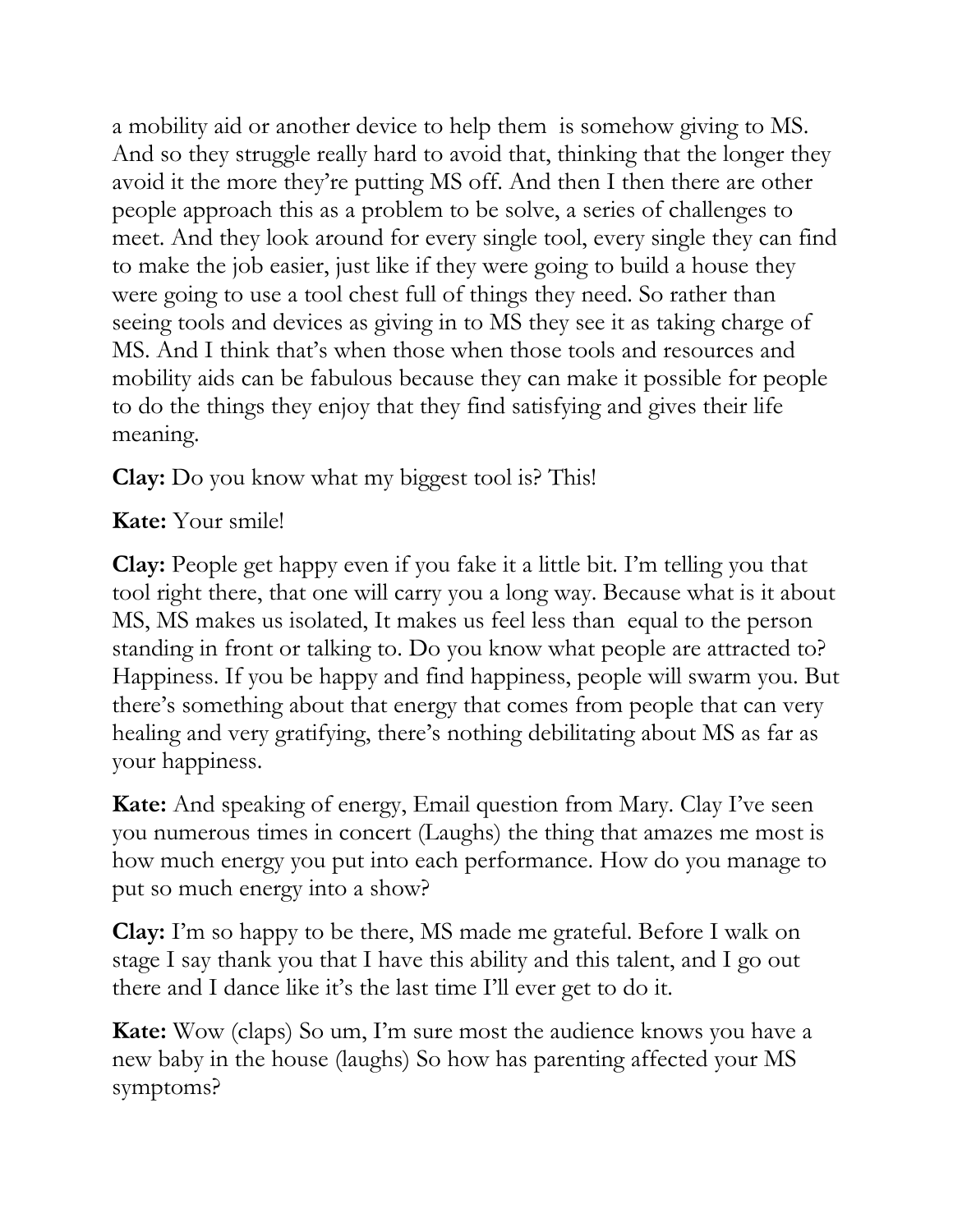**Clay:** That's the thing about MS, you have to have it, it can't have you. You know, If I was confident that I had accepted my role with MS, and MS's role in life, then I would have had another child. And its not because I think I'm gonna be Stretch Armstrong for the rest my life, so I just go on and I think that is the healthy approach, do I do, I am I in denial? Absolutely not. But one thing I am sure of is that is has not and it will never defeat me.

**Kate:** As we come to the close of this amazing series, I would like to end with a quote that I found on the National MS Society website that I think pretty much sums things up, quote:

"Wellness is a dynamic state of physical, emotional, spiritual, and social well-being that can be achieved even in the presence of a chronic illness or disability."

Thank you Clay, for being so generous with your time, and being so open with us about how you live with your MS.

**Clay:** Kate you have been great, and I want to thank Dr. Kalb too.

**Kate:** I would like to thank Dr. Kalb as well.

**Clay:** And the audience!

**Kate**: And the audience I'd like to thank for your expertise

**Clay:** And can I thank Teva Neuroscience?

**Kate:** Lets thank Teva Neuroscience and the studio audience as we have already thanked, we've had a good time here.

Now if you haven't seen the first two installments dealing with physical and emotional health, or if you'd like to see them again, just click on the titles to the right of the screen. Take care, and make sure you join the movement against MS. Visit www.NationalMSSociety.org to learn how you can get involved.